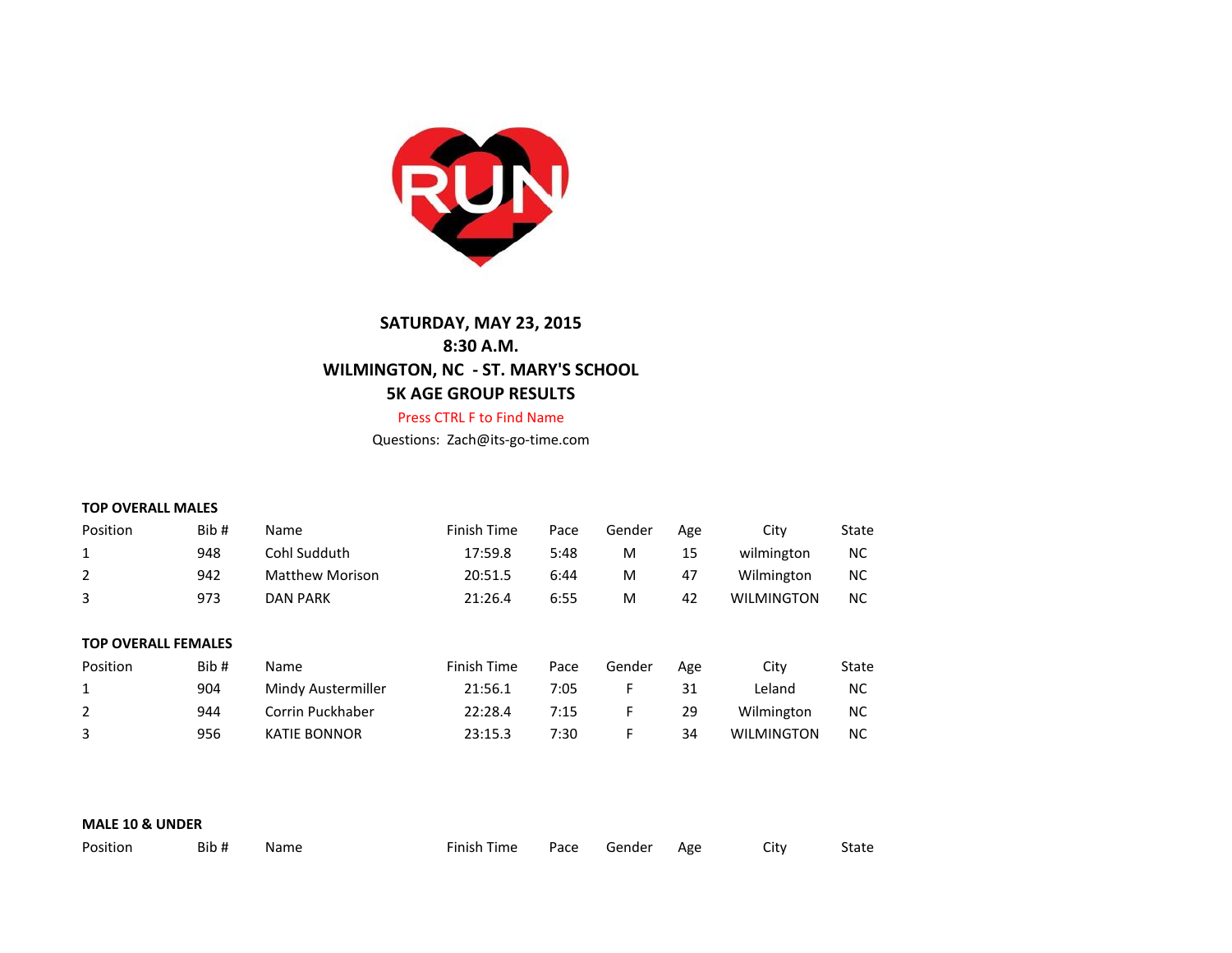| $\mathbf 1$         | 951  | Michael Tremaglio       | 31:00.3            | 10:00 | M      | 7   | Wilmington        | <b>NC</b> |
|---------------------|------|-------------------------|--------------------|-------|--------|-----|-------------------|-----------|
| $\overline{2}$      | 959  | Pierce Burkhart         | 45:02.6            | 14:32 | M      | 6   | <b>WILMINGTON</b> | <b>NC</b> |
|                     |      |                         |                    |       |        |     |                   |           |
|                     |      |                         |                    |       |        |     |                   |           |
| <b>MALE 11 - 14</b> |      |                         |                    |       |        |     |                   |           |
| Position            | Bib# | Name                    | <b>Finish Time</b> | Pace  | Gender | Age | City              | State     |
| $\mathbf{1}$        | 966  | <b>ALEX SCHULTZ</b>     | 21:26.8            | 6:55  | M      | 11  | <b>WILMINGTON</b> | <b>NC</b> |
| 2                   | 906  | Andrew Basinger         | 23:10.5            | 7:28  | M      | 12  | Wilmington        | <b>NC</b> |
| 3                   | 954  | Conrad Young            | 24:10.4            | 7:48  | M      | 12  | Wilmington        | <b>NC</b> |
| 4                   | 970  | <b>KASEY KISER</b>      | 24:36.9            | 7:56  | M      | 12  | <b>WILMINGTON</b> | <b>NC</b> |
| 5                   | 913  | Max Bos                 | 26:22.3            | 8:30  | M      | 12  | Wilmington        | <b>NC</b> |
| 6                   | 971  | <b>NATHAN NICHOLS</b>   | 26:27.9            | 8:32  | M      | 11  | <b>WILMINGTON</b> | <b>NC</b> |
| <b>MALE 15 - 19</b> |      |                         |                    |       |        |     |                   |           |
| Position            | Bib# | Name                    | Finish Time        | Pace  | Gender | Age | City              | State     |
| $\mathbf{1}$        | 940  | Ryan Lopez-Merrill      | 26:17.3            | 8:29  | M      | 15  | Wilmington        | NC        |
|                     |      |                         |                    |       |        |     |                   |           |
| <b>MALE 30 - 39</b> |      |                         |                    |       |        |     |                   |           |
| Position            | Bib# | Name                    | Finish Time        | Pace  | Gender | Age | City              | State     |
| 1                   | 947  | Paul Stephen            | 21:50.7            | 7:03  | M      | 37  | Wilmington        | NC        |
| 2                   | 905  | <b>Matthew Babineau</b> | 22:13.0            | 7:10  | M      | 33  | Leland            | <b>NC</b> |
| 3                   | 943  | Paul Naumuk             | 25:07.3            | 8:06  | M      | 39  | Atkinson          | <b>NC</b> |
| 4                   | 968  | <b>NEAL WHITTINGTON</b> | 27:00.6            | 8:43  | M      | 36  | <b>WILMINGTON</b> | <b>NC</b> |
| <b>MALE 40 - 49</b> |      |                         |                    |       |        |     |                   |           |
| Position            | Bib# | Name                    | Finish Time        | Pace  | Gender | Age | City              | State     |
| $\mathbf{1}$        | 972  | STEPHEN CHIAVETTA       | 24:25.0            | 7:53  | M      | 43  | <b>WILMINGTON</b> | <b>NC</b> |
| 2                   | 907  | Andy Basinger           | 25:14.2            | 8:08  | M      | 43  | Wilmington        | <b>NC</b> |
| 3                   | 939  | David Long              | 27:32.8            | 8:53  | M      | 43  | <b>Belville</b>   | <b>NC</b> |
| 4                   | 967  | MICHAEL LETA            | 27:50.9            | 8:59  | M      | 49  | <b>WILMINGTON</b> | <b>NC</b> |
| 5                   | 952  | <b>Todd Tremaglio</b>   | 31:00.2            | 10:00 | М      | 41  | Wilmington        | <b>NC</b> |
|                     | 957  | <b>Bret Burkhart</b>    | 39:30.9            |       |        | 42  | <b>WILMINGTON</b> | <b>NC</b> |
| 6                   |      |                         |                    | 12:45 | M      |     |                   |           |

**MALE 50 - 59**